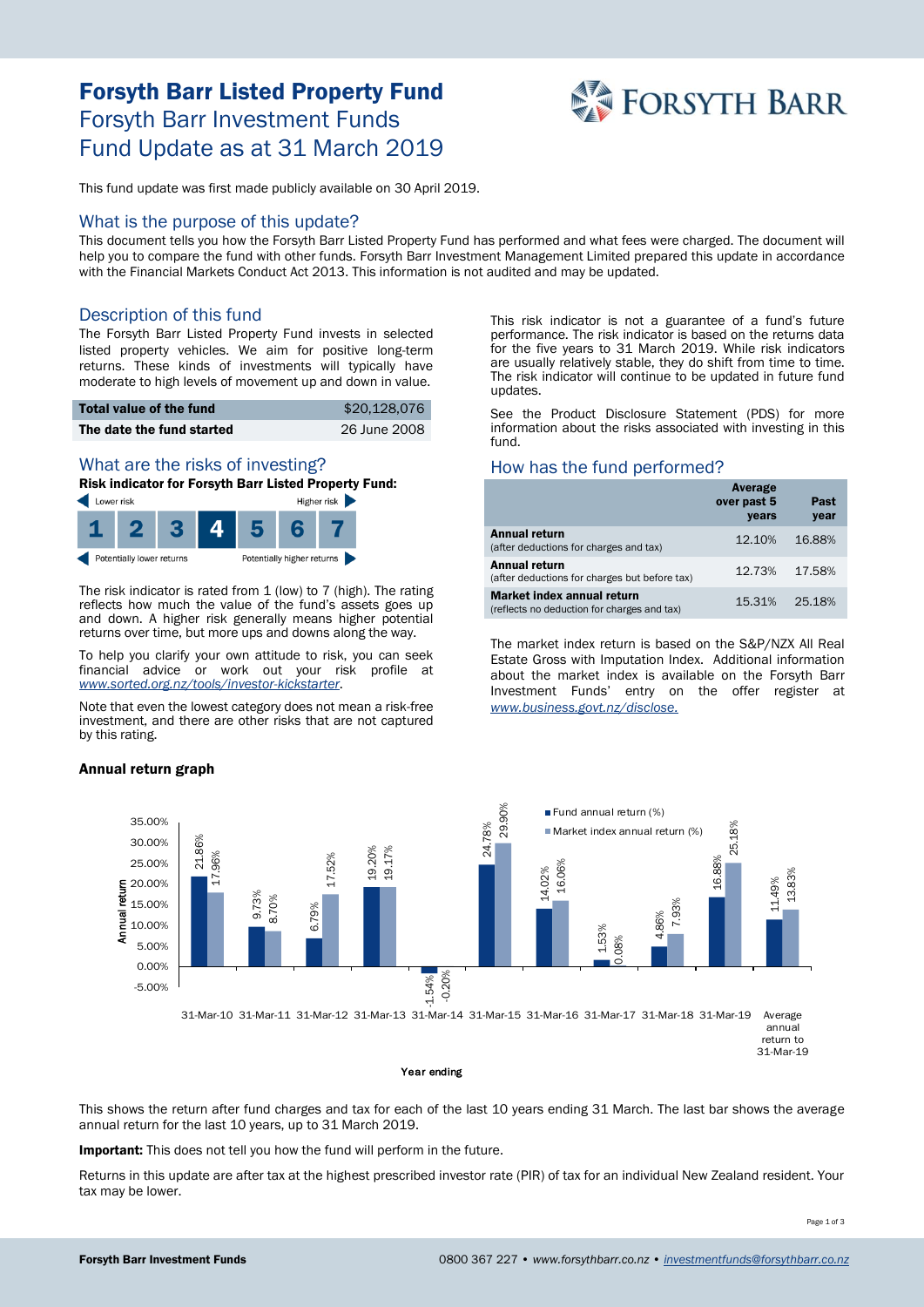## What fees are investors charged?

Investors in the Forsyth Barr Listed Property Fund are charged fund charges. In the year to 31 March 2018 these were:

|                                                          | % of net asset<br>value <sup>1</sup> |
|----------------------------------------------------------|--------------------------------------|
| <b>Total fund charges</b>                                | 1.32%                                |
| Which are made up of:                                    |                                      |
| Total management and administration<br>charges including | 1.32%                                |
| Manager's basic fee                                      | 1.27%                                |
| Other management and<br>administration charges           | 0.05%                                |
| <b>Total performance-based fees</b>                      | 0.00%                                |
|                                                          | Dollar amount per<br>investor        |
| Other charges                                            | \$0.0                                |

Investors are not currently charged any other fees. See the PDS for more information about fees.

Small differences in fees and charges can have a big impact on your investment over the long term.

## Example of how this applies to an investor

Jane had \$10,000 in the fund at the start of the year of the year, Jane received a return after fund charges 17.58% of her initial \$10,000). This gives Jane a total return after tax of \$1,688 for the year.

#### Top 10 investments

#### Name Percentage of fund net assets Type Country Credit rating (if applicable) 1 Kiwi Property Group Limited 21.21% Listed property New Zealand 2 Precinct Properties New Zealand Limited 15.52% Listed property New Zealand 3 Goodman Property Trust 14.29% Listed property New Zealand 4 Property For Industry Limited 10.26% Listed property New Zealand 5 Argosy Property Limited **7.75%** Listed property New Zealand 6 Stride Property Group 6.97% Listed property New Zealand 7 Vital Healthcare Property Trust 6.69% Listed property New Zealand 8 Investore Property Limited 2.16% Listed property New Zealand 9 ANZ Cash Deposit 2.51% Cash and cash equivalents New Zealand AA-

The top 10 investments make up 91.39% of the fund.

We actively manage the fund's foreign currency exposures. As at 31 March 2019, these exposures represented 4.91% of the value of the fund and were unhedged.

10 Asset Plus Limited 2.03% Listed property New Zealand

## What does the fund invest in?

This shows the types of assets that the fund invests in.

#### Actual investment mix



#### Target investment mix

| Cash and cash equivalents    | 5.00%  |
|------------------------------|--------|
| New Zealand fixed interest   | 0.00%  |
| International fixed interest | 0.00%  |
| Australasian equities        | 20.00% |
| International equities       | 5.00%  |
| Listed property              | 70.00% |
| Unlisted property            | 0.00%  |
| Commodities                  | 0.00%  |
| Other                        | 0.00%  |